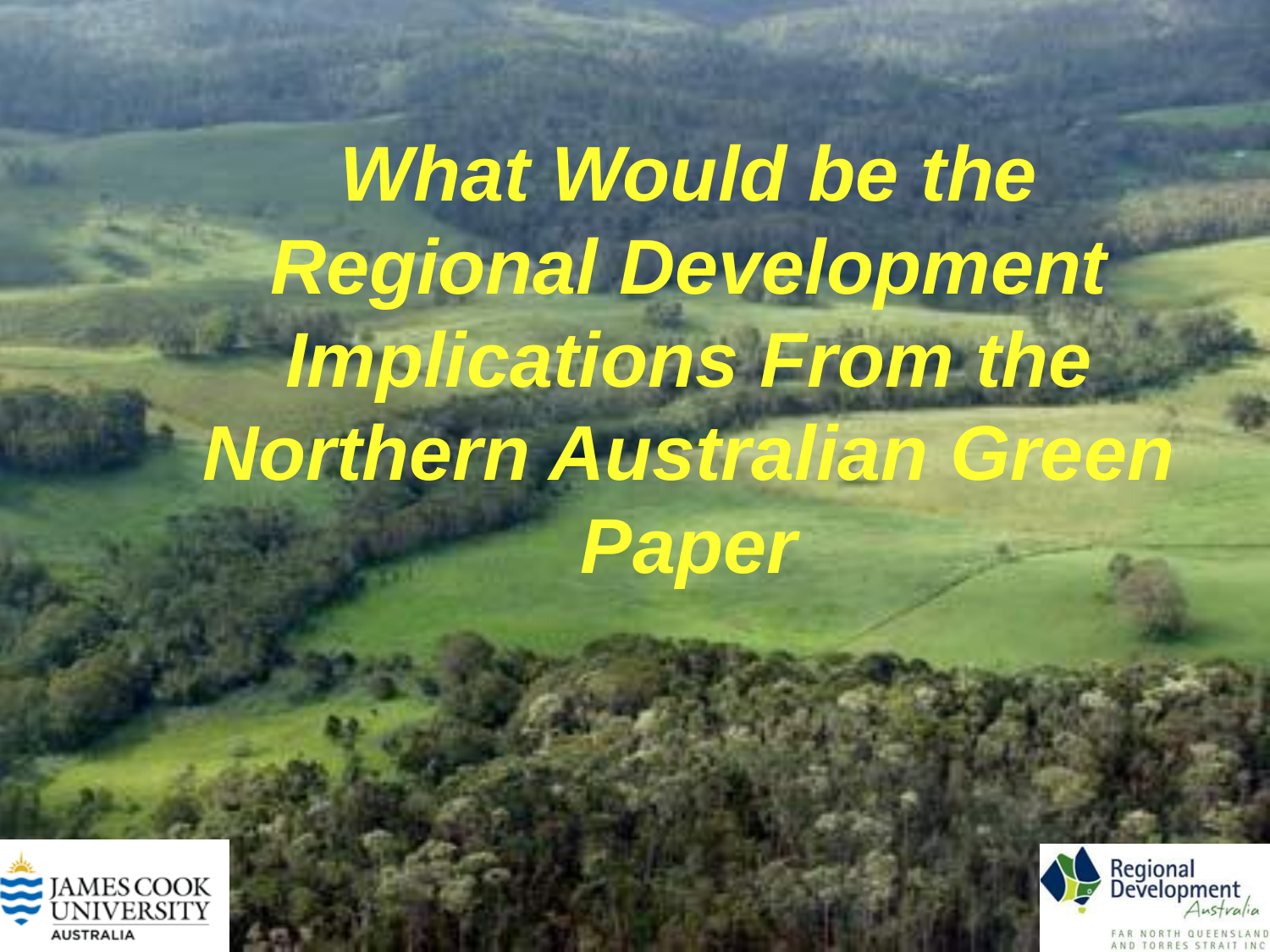### **The Background**

- Broad discussion in last year's SEGRA. challenge informed the Green Paper.
- Green Paper released in July/ August.
- Now being translated into White Paper.

• New RDA and NSRF arrangements, but also Federalism White , Tax Reform, Ag White Paper and Indigenous Strategy.

• Opportunity to direct into PM&C discussions and directly to Minister Truss.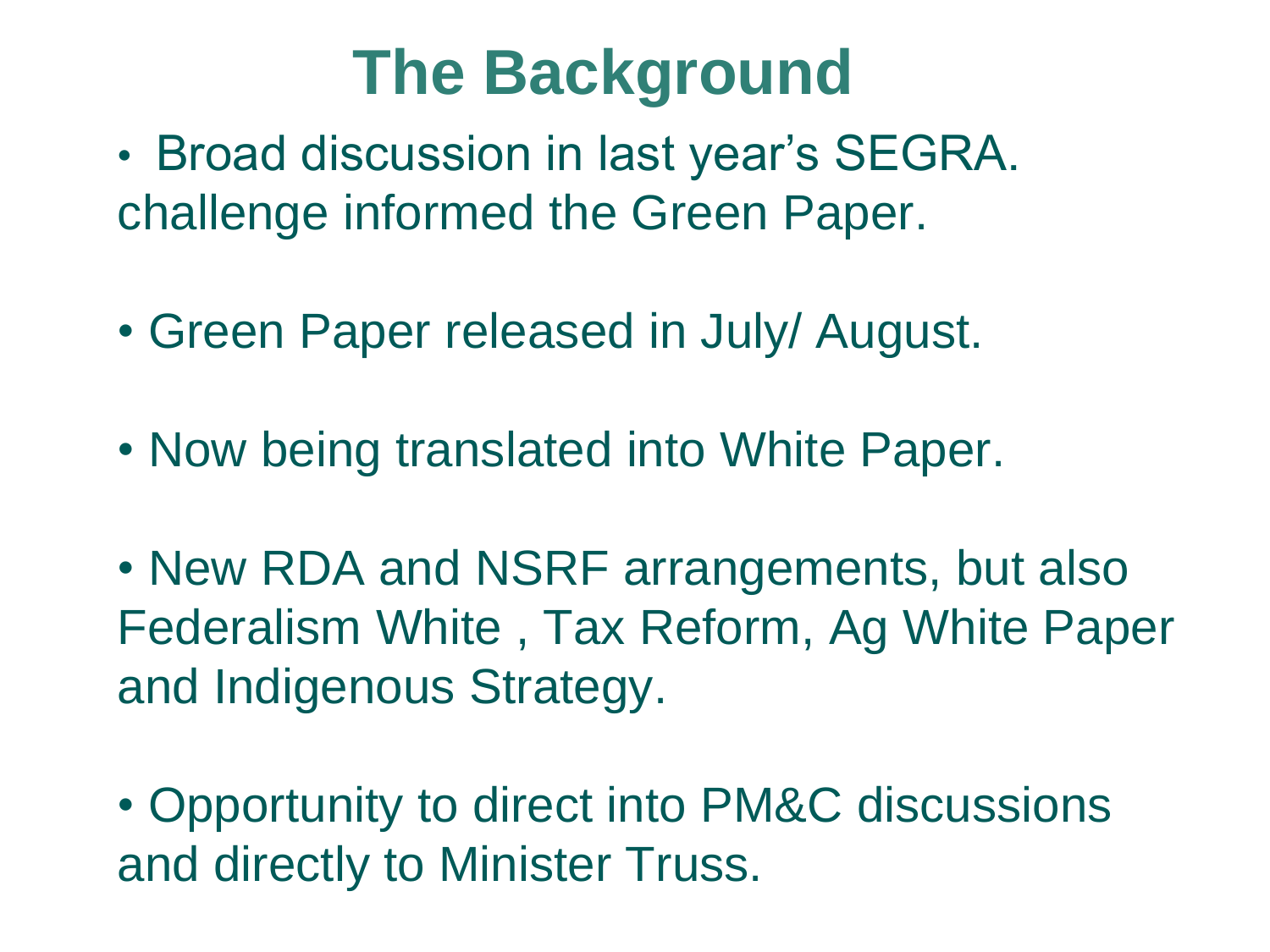## SEGRA Issues Raised in Green Paper

- . • East-west partnership arrangements.
- Long term and stable policy partnerships.
- Economic participation of ATSI communities.
- Consider forces driving livability.
- Listening to people in Northern Australia.
- Flexible and reorganized land tenure system.
- The importance of infrastructure.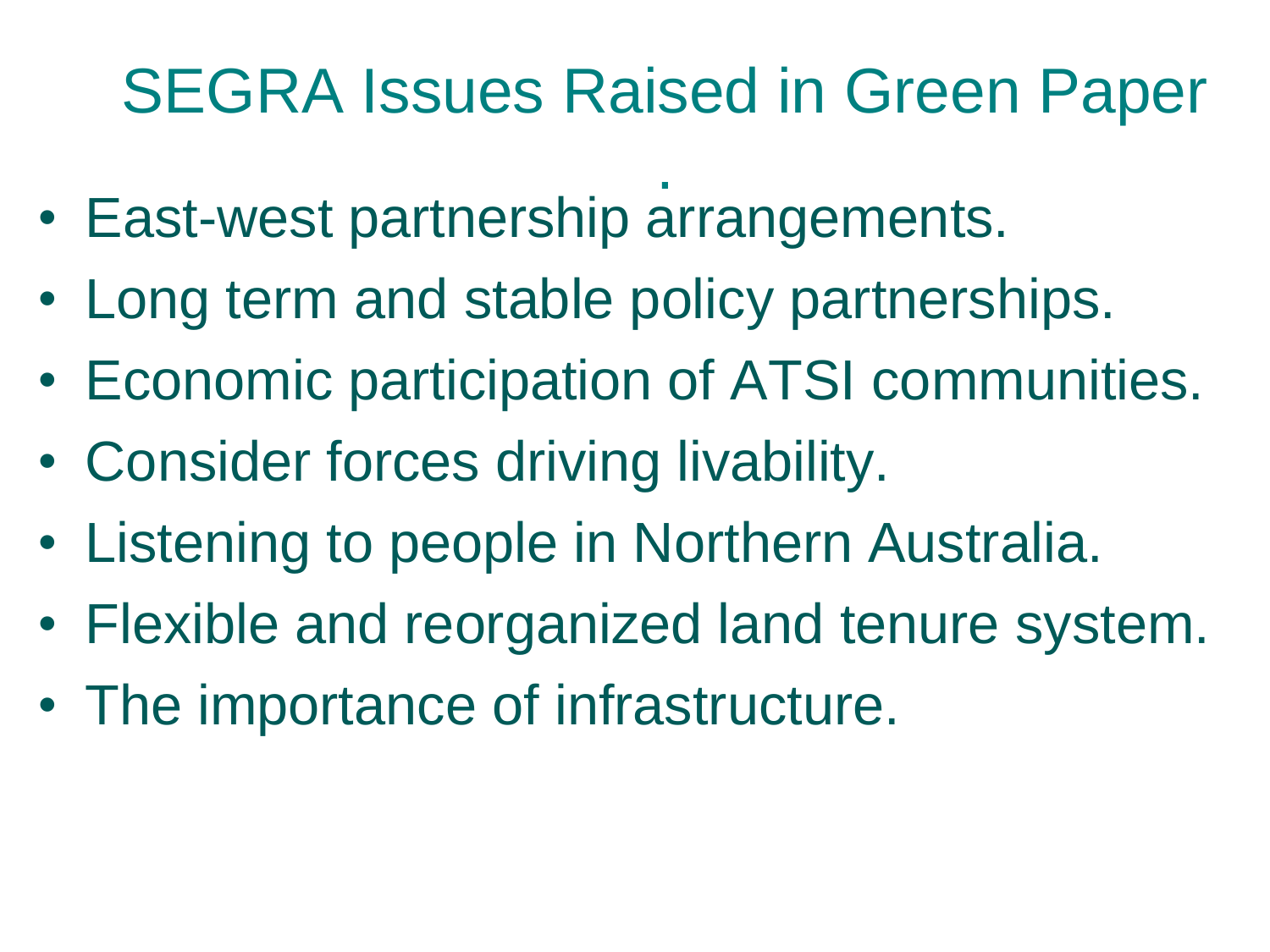# Big Green Paper Thematics

- Infrastructure
- Land
- Water
- Business, Trade & Investment
- Research, Education & Innovation
- Governance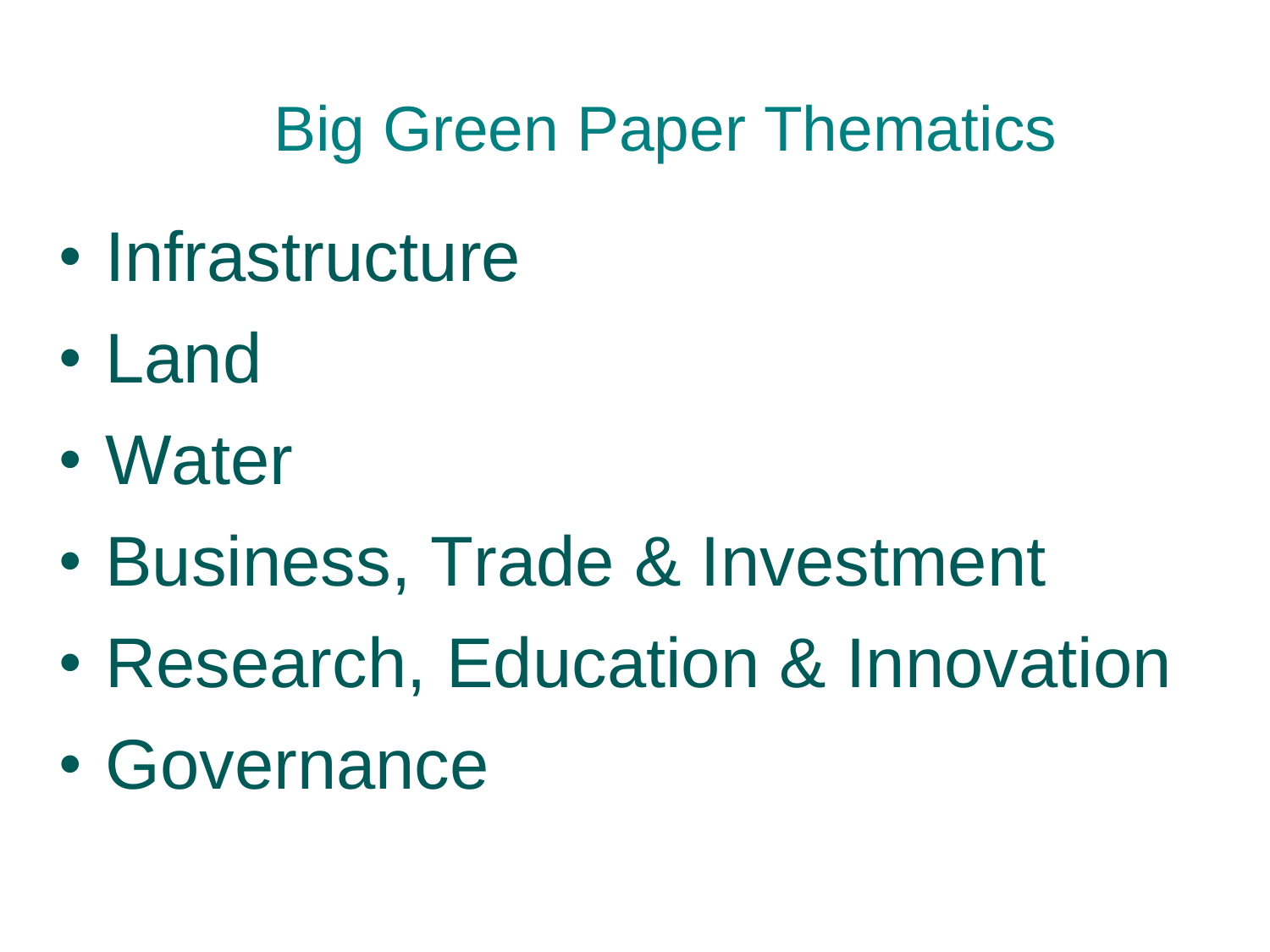#### The SEGRA Challenge Question

• What is the one key thing that needs to be translated into the White Paper to enhance Regional Development in the North.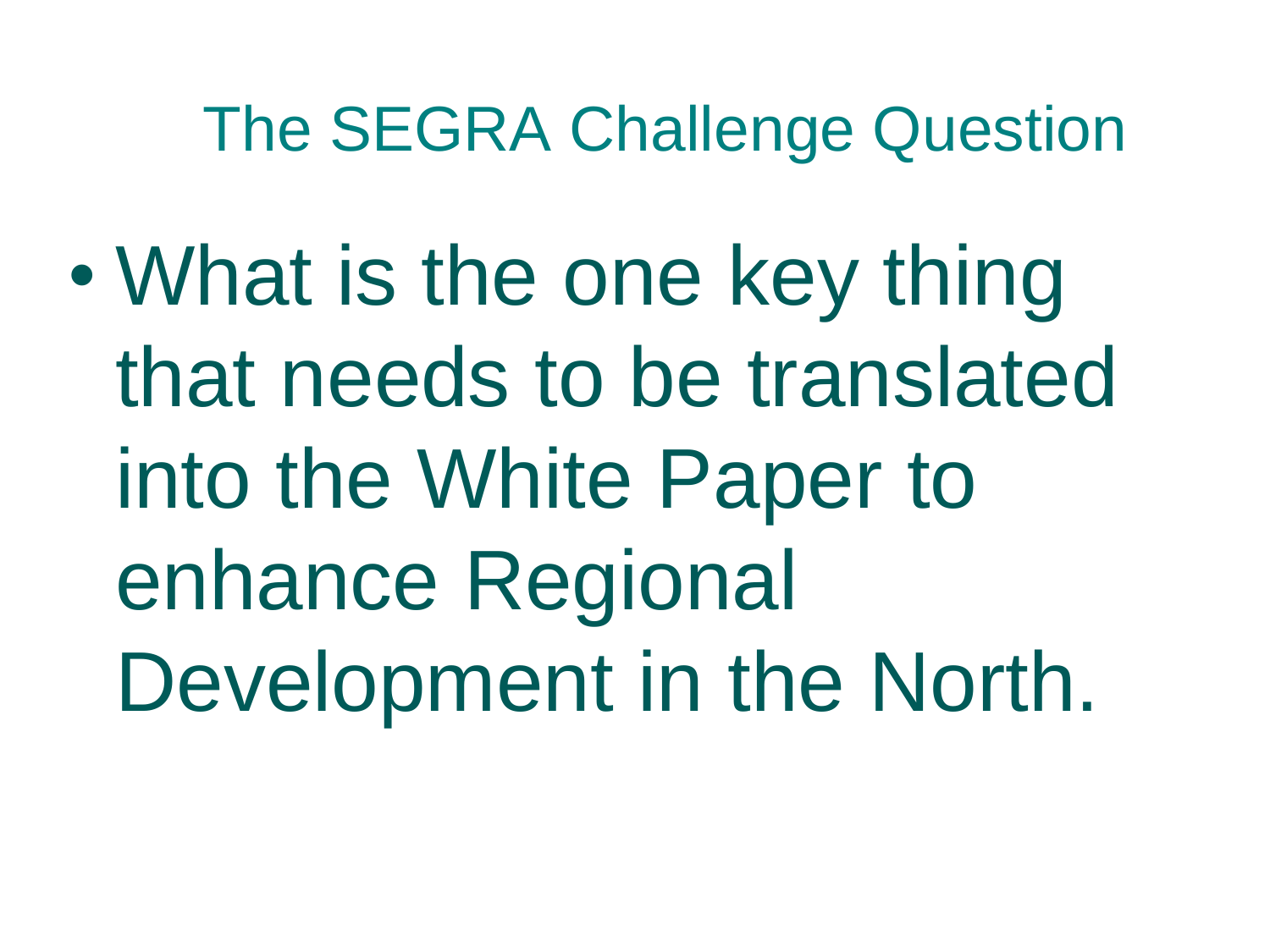#### Avoiding the Rising Tide of Centralism